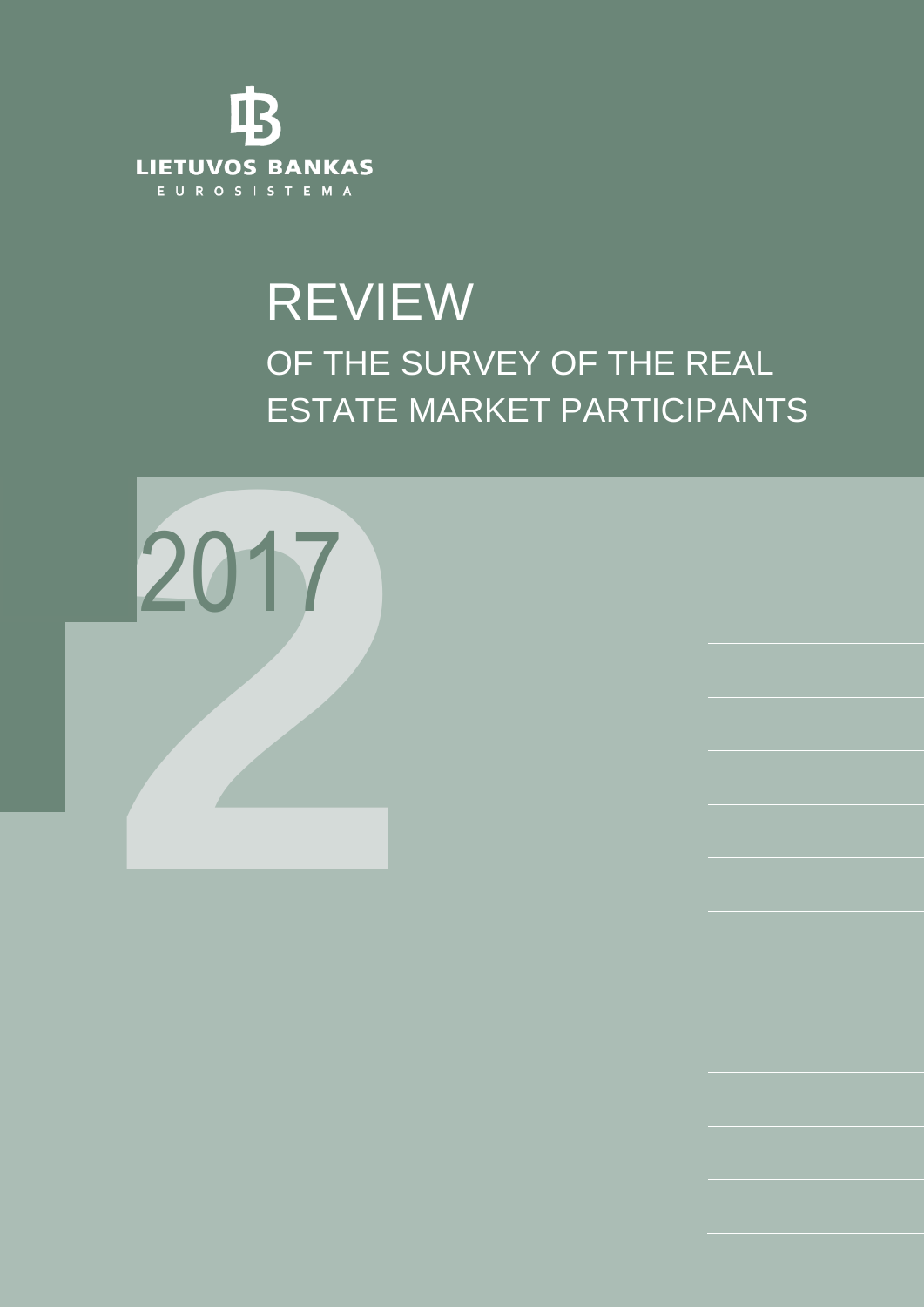REVIEW OF THE SURVEY OF THE REAL ESTATE MARKET PARTICIPANTS 2017/2

The Review was prepared by the Economics and Financial Stability Service of the Bank of Lithuania.

Reproduction for educational and non-commercial purposes is permitted provided that the source is acknowledged.

© Lietuvos bankas, 2017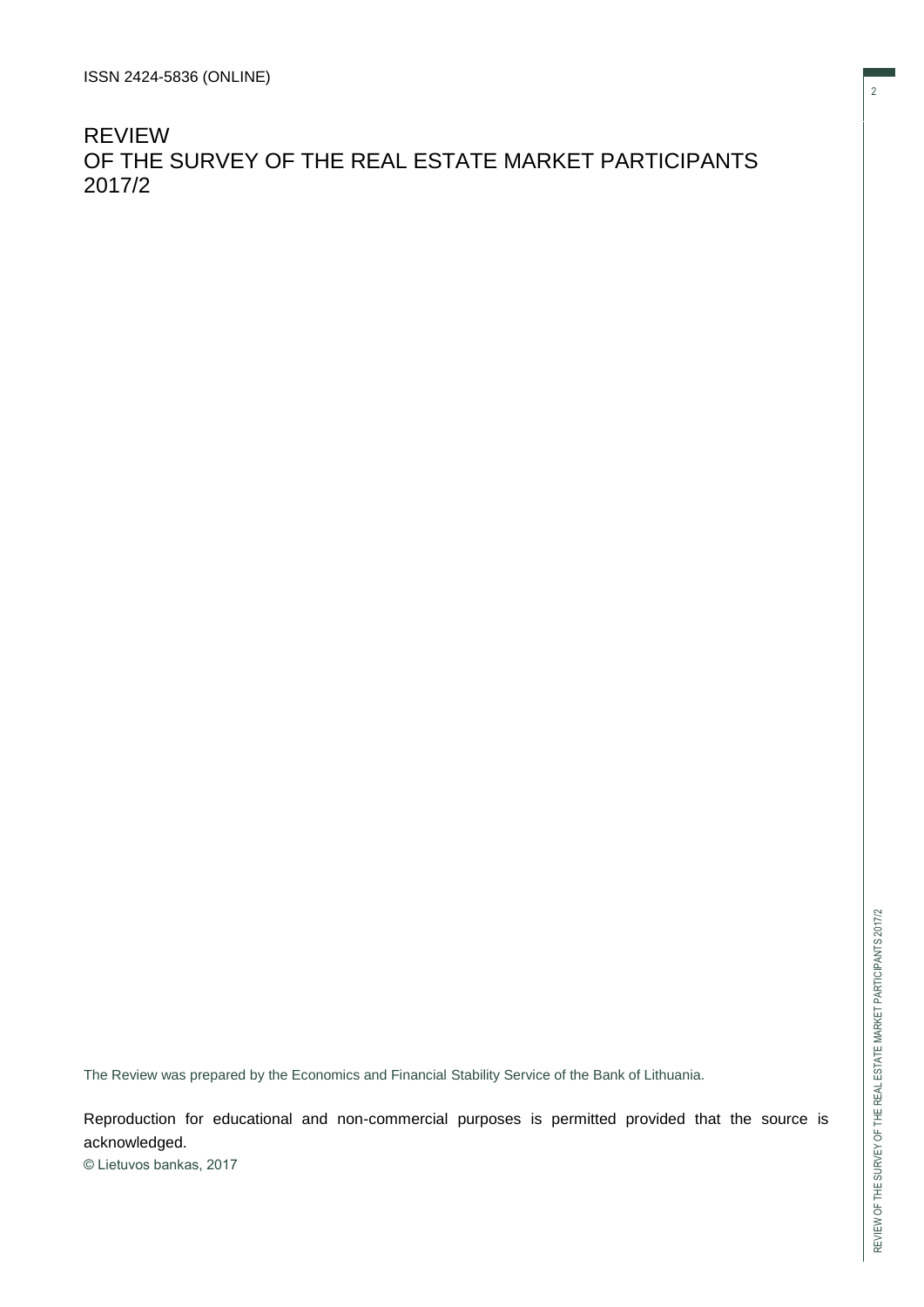### **AIMS, METHODS AND PRINCIPLES OF THE SURVEY**

*The real estate (RE) market and its sustainable development are crucial to maintaining stability of the domestic financial system. In June 2017, loans for house purchase accounted for 40.2 per cent of the total portfolio of loans granted by credit institutions. The Bank of Lithuania monitors the situation in the RE market and assesses its latest trends on a regular basis.* 

*The Survey of the Real Estate Market Participants is an additional RE market monitoring tool, which reflects the market participants' opinion on RE prices, indicates segments that record most considerable RE price changes, as well as reveals potential reasons behind price dynamics and the expectations of the RE market participants regarding future developments in prices, supply and demand. The present survey allows monitoring the RE market changes from the perspective of entities operating in a specific market.* 

*The survey is conducted on a quarterly basis, and its review is published bi-annually. During each survey, respondents are asked to answer questions regarding standard new construction immovable property (apartments and office spaces) in three major cities in Lithuania – Vilnius, Kaunas and Klaipėda. They are provided with a description of the standard property (see Table 1) that remains basically unchanged over time, hence respondents assess the same properties, allowing to compare the survey results of different time periods. The survey involves representatives of RE development and management companies, RE appraisers, agents, representatives from credit institutions, etc. (see Table 2). The present survey was carried out in August 2017.* 

*Since the Survey of the Real Estate Market Participants is relatively new (it was first conducted at the end of 2015), the number and structure of respondents have not yet been firmly set. The aim is to reach as many RE market participants as possible to regularly answer the survey questions and represent entities engaged in various activities (RE development, sales, appraisal, etc.). Therefore, some results of the survey are still fluctuating and are considered to be of a more informative nature.* 

*In the survey, the net percentage is defined as the difference between the percentage of respondents reporting that, for*  example, housing supply will increase, and the percentage of respondents reporting that it will decrease. A positive net *percentage indicates that a larger share of the surveyed expect an increase in supply, negative (–) – a decrease.*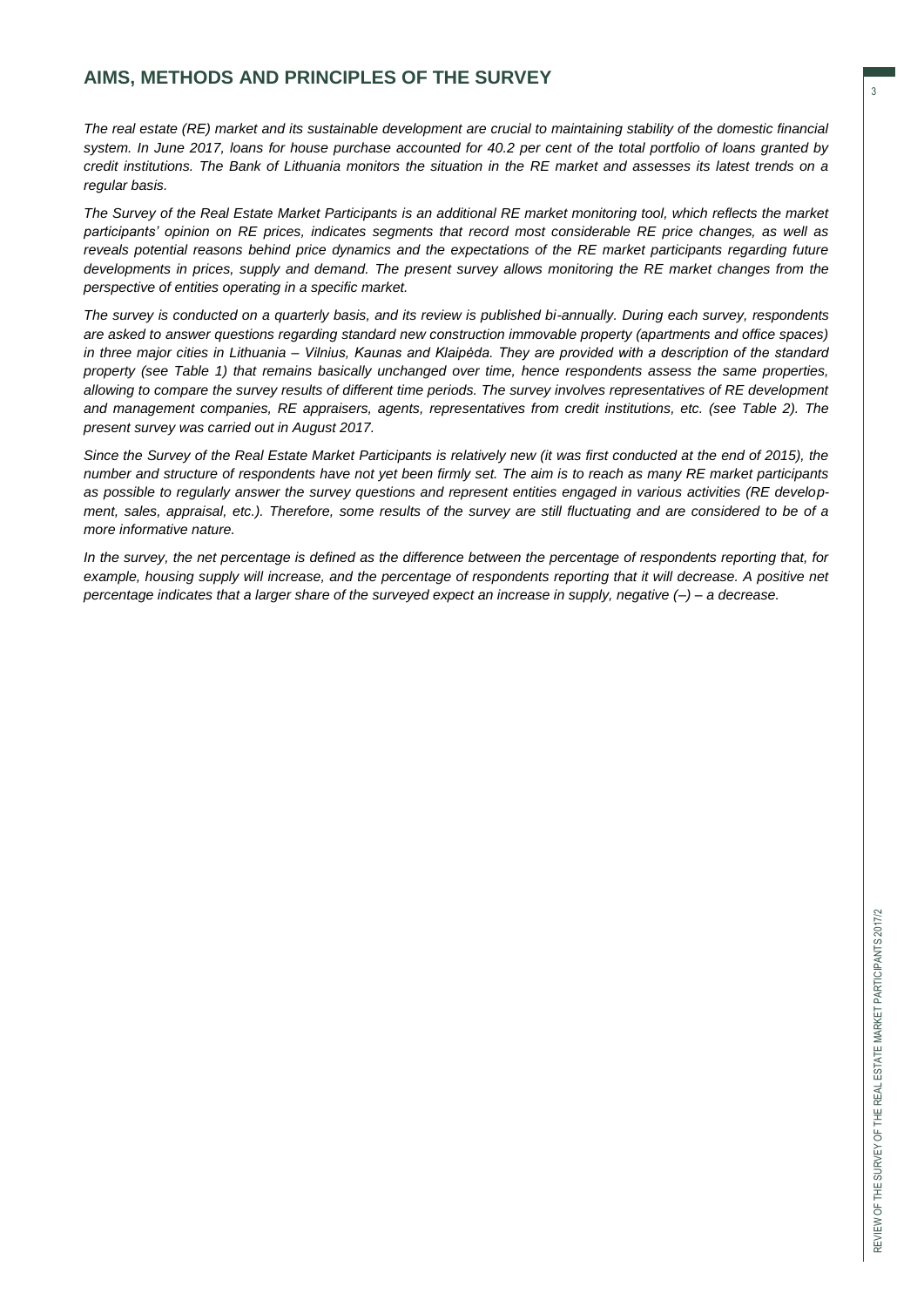## **REVIEW OF THE SURVEY RESULTS**

**In Q2 2017, there were more market participants that expected apartment rent in major cities to rise in the next 12 months.** Expectations of the surveyed regarding apartment rent in residential areas of Vilnius posted most significant changes: compared to the results of the survey conducted at the beginning of the year, the share of those believing that apartment rental rates will rise increased from 15 to 24 per cent, while the share of those expecting a drop in rental prices decreased from 28 to 11 per cent. Similar shifts were observed in terms of newly-built apartment prices in downtown Vilnius and Kaunas as well as the residential areas of Klaipėda. In terms of these housing market segments, the share of respondents anticipating a rise in newly-built apartment rental rates increased (24, 46 and 45% respectively), while the share of those indicating a potential fall in newly-built apartment rental prices decreased.

**In Vilnius, expectations regarding newly-built apartment prices remained basically unchanged – slightly more than half of the respondents anticipated an up to 5 per cent rise in apartment prices in the upcoming year.** In Q2 2017, 55 per cent of the surveyed expected that newly-built apartments in downtown Vilnius will see an annual rise, reaching up to 5 per cent; another 34 per cent of the surveyed indicated that prices in this segment will remain unchanged. When asked about the residential areas in the capital city, the majority of the respondents (47%) believed that the prices of apartments in these areas will post no changes during the year. A similar share (45%) stated that the prices of newly-built apartments in this segment will increase by up to 5 per cent. No one expected a more than 5 per cent rise in apartment prices in the residential areas of Vilnius, yet one in ten respondents anticipated such a price increase with regard to downtown Vilnius. Evaluating newly-built apartment price dynamics in Vilnius over the last 12 months, slightly more than half of the respondents indicated that prices rose by up to 5 per cent.

**There were more respondents believing that apartment prices in Kaunas and Klaipėda will pick up in the upcoming year.** Compared to the results of the survey carried out in January 2017, the share of those anticipating a rise in newly-built apartment prices in downtown Kaunas and Klaipėda increased by 19 and 39 p.p. respectively. The majority of the surveyed (57 and 64% respectively) stated that newly-built apartment prices in this area will increase by up to 5 per cent, while 14 and 9 per cent of the surveyed assessing these segments expected a more rapid price growth. Nevertheless, the share of those expecting a rise in prices of newly-built apartments in the residential areas of these cities in the upcoming year reduced significantly (17 and 23 p.p. respectively).

**Fastest growth in newly-built apartment supply in the next 12 months is expected in Kaunas.** Compared to the results of the previous survey, there were significantly more of those believing that the number of newly-built apartments in Kaunas will be higher than it was in the last 12 months (86% of the respondents, half a year ago – 52%); a large share of RE market participants expected that the demand of newly-built apartments in this city will also rise (57%, half a year ago – 65%). As regards Vilnius, expectations regarding the supply and demand of newly-built apartments diverged. The majority of market participants (45%) foresaw a rise in supply year on year. Conversely the largest share of respondents (40%) indicated that the demand of newly-built apartments in Vilnius will contract in the next 12 months. Unlike in Vilnius, the majority of the surveyed assessing the Klaipėda market expected a moderate increase in the demand (45% of the respondents) and a slight fall in the supply (36% of the respondents) of newly-built apartments. When asked if they currently notice any imbalances in the market for selling newly-built apartments, respectively 38, 36 and 8 per cent of respondents assessing the Vilnius, Klaipėda and Kaunas market replied in the affirmative.

**The majority of the RE market participants assessing the office market believed that office rental rates in business centres located in Vilnius, Kaunas and Klaipėda will remain unchanged in the next 12 months.** This was the opinion of, respectively, 77, 57 and 100 per cent of the respondents assessing the prospects for the prices of offices in downtown Vilnius, Kaunas and Klaipėda and, respectively, 73, 71 and 100 per cent of the surveyed assessing the price dynamics of offices located in the residential areas of these cities.

**Office vacancy rates, according to the surveyed, will increase in downtown Vilnius and Klaipėda as well as business centres in Kaunas.** Respondents indicated that the office vacancy rate in downtown Vilnius and Klaipėda will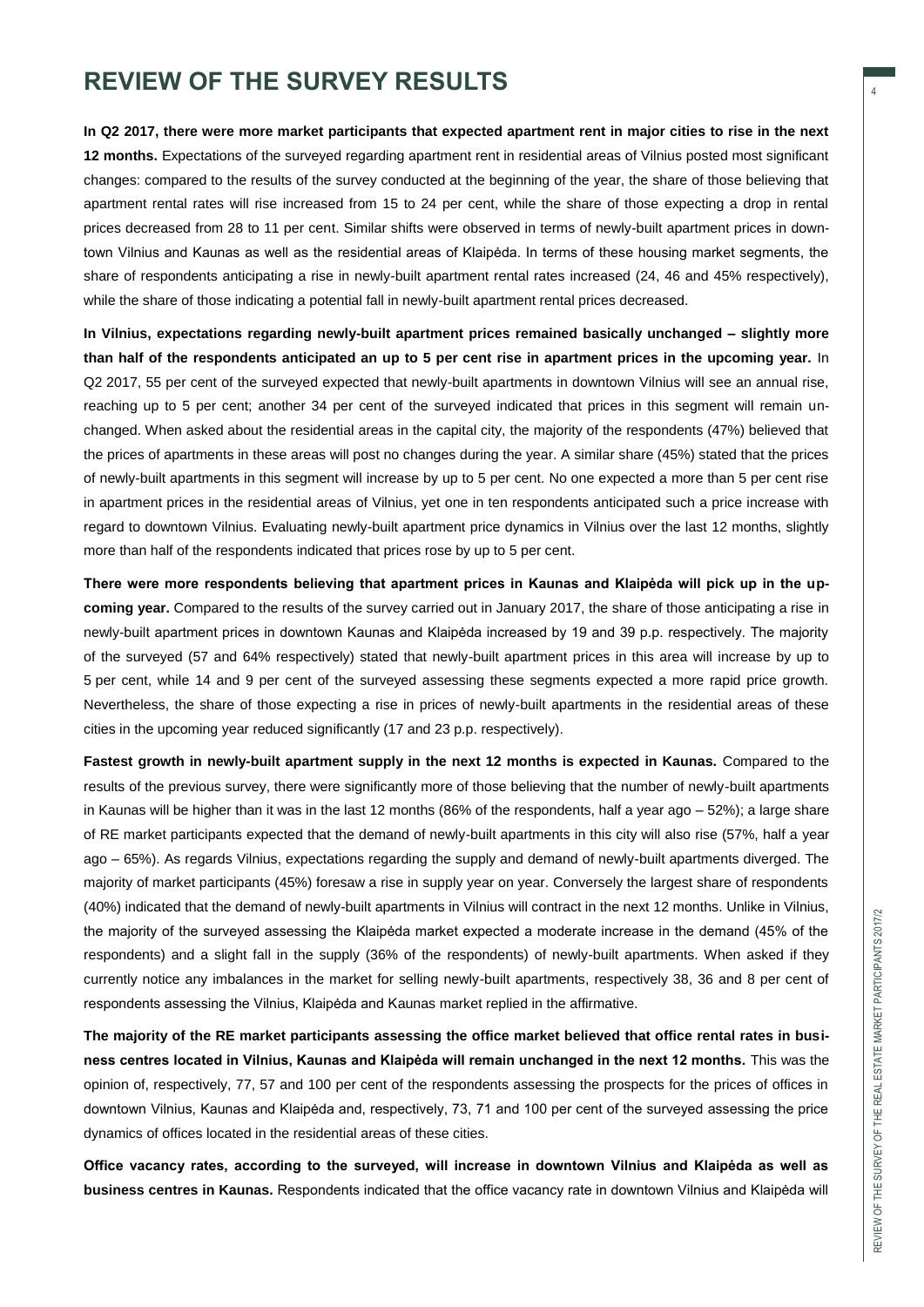5

increase from 6 to 8 per cent and from 12 to 14 per cent respectively. The vacancy rate of modern offices in downtown and residential areas of Kaunas should rise from 5 to 7 and from 8 to 10 per cent respectively.

**Residents buying newly-built apartments for letting purposes are most active in Vilnius, while the largest share of apartments bought by Lithuanian expatriates is recorded in Klaipėda.** According to data for Q2 2017, residents of Vilnius, Kaunas and Klaipėda bought, respectively, 30, 15, and 20 per cent of total newly-built apartments for letting purposes. In both Vilnius and Kaunas, emigrants purchased a tenth of total newly-built apartments sold, in Klaipėda – 15 per cent.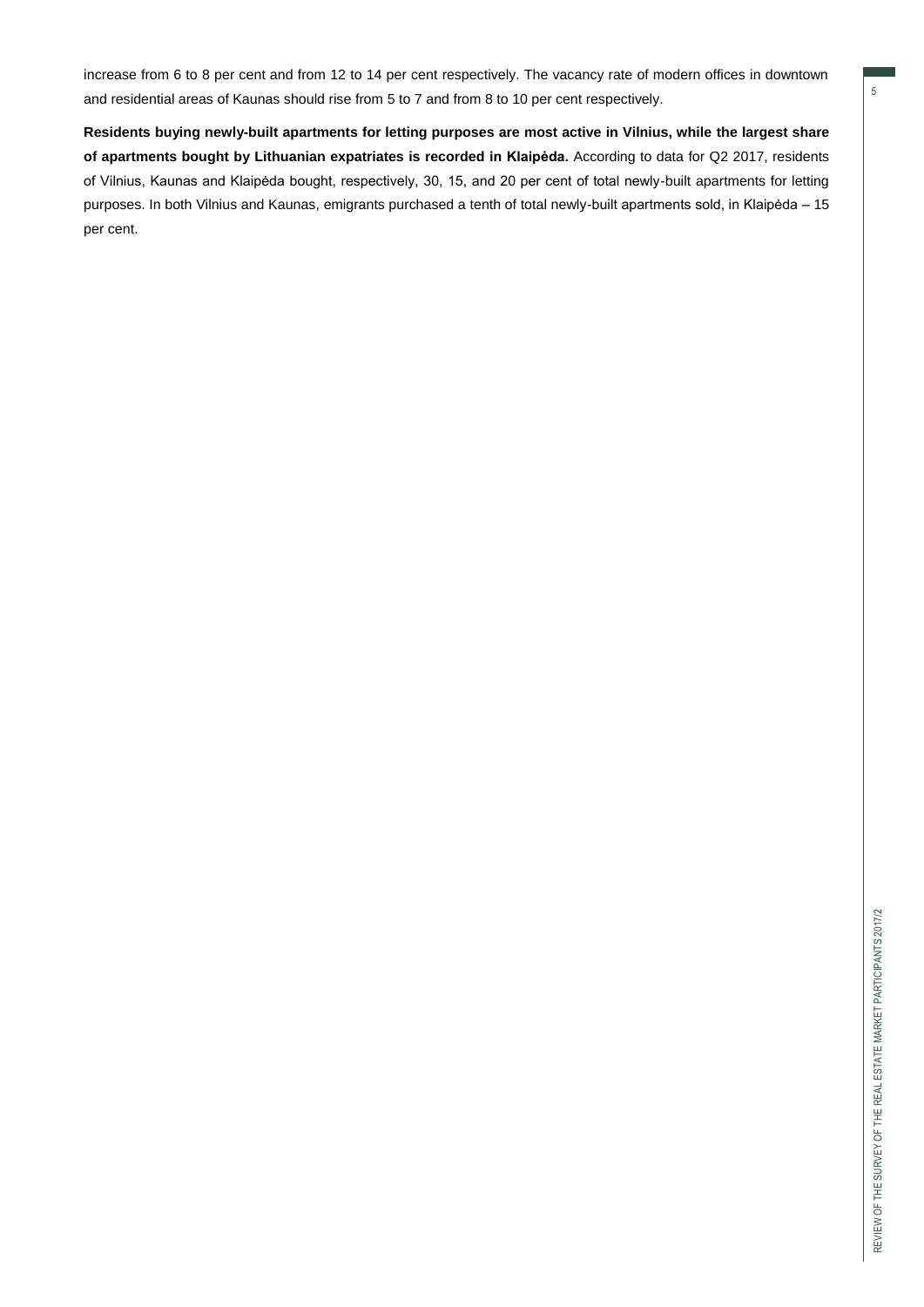*Expectations of apartment price dynamics within the next 12 months*

*August 2017*



*Apartment price: response median dynamics EUR per m<sup>2</sup>*



#### *Office rental rates: response median EUR per m<sup>2</sup>*



*Expectations of apartment supply and demand developments within the next 12 months August 2017*

Percentages





*Apartment rental rates: response median dynamics Eur per month*

*Net percentage of those stating that in 12 months office space demand will increase and those stating that it will decrease*